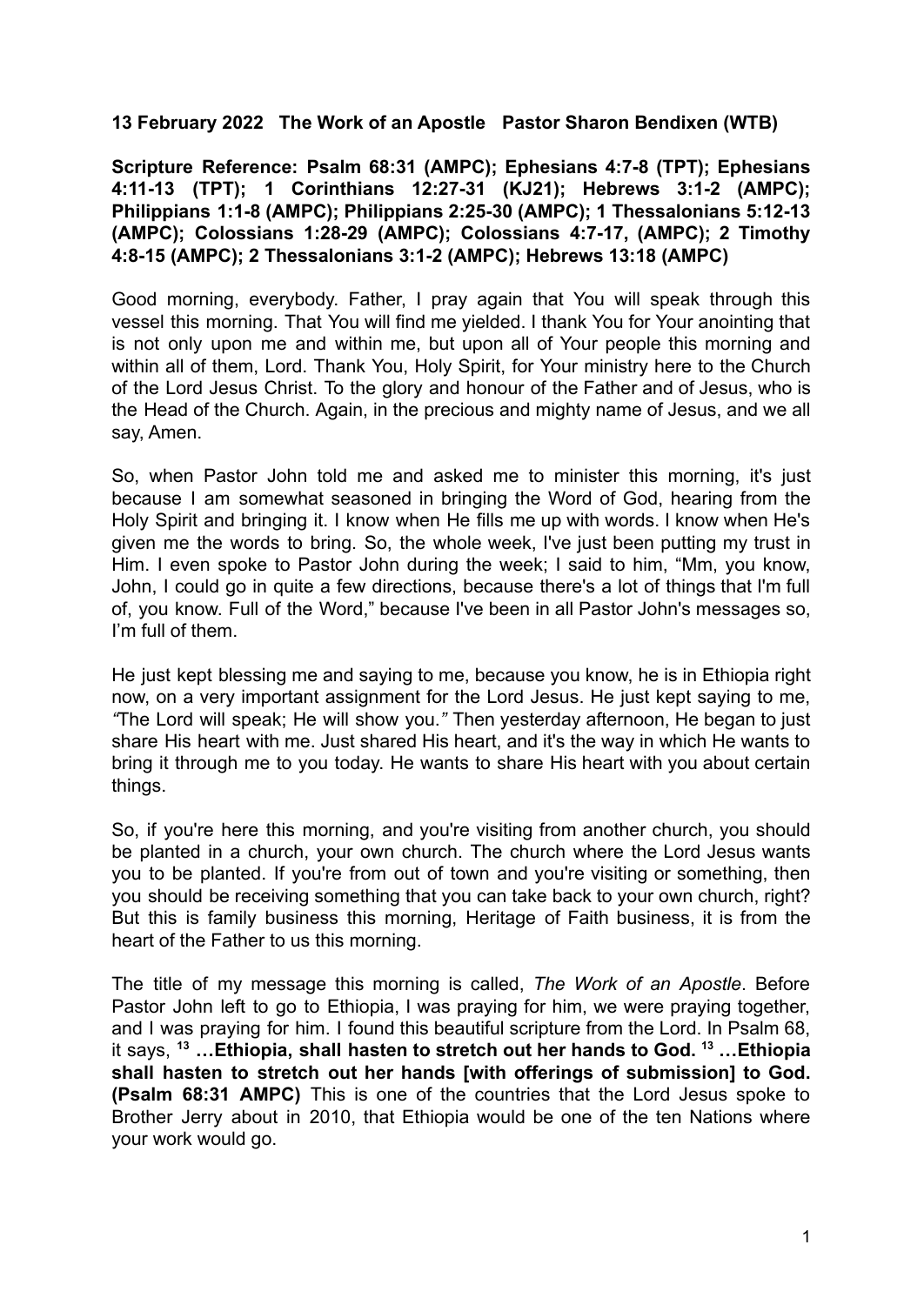So, our Bible School is going to Ethiopia. As I was praying for Pastor John, I saw Ethiopia, the Christians of Ethiopia, doing this [*Pastor Sharon stretching out her hand*] stretching out her hands to God, because there's a legacy transfer that's coming. There are teachings of the Word of God that's coming, and the beautiful thing about this is that it's the pastors that want this Bible School for their people. So, the local churches are going to be running these Bible Schools, and it is a mammoth task. It's massive because most Ethiopians don't speak English. They can't read English. So, there's a whole team now that's being put together to translate things into Aramaic. And so, it's really massive in the heart of God to get the Word to them. Things that you can just go to Bible School whenever if you want to, or if you don't want to.

I saw the Ethiopians, though, stretching out their hands to God and saying, "Thank You, Lord. Thank You for bringing, thank You for bringing," and so, Pastor John has been ministering to pastors. They've been going through it, of what to do, how this can be. God's been giving them wisdom and helping them because some of you have been praying for him. Right? We're going to pray for him right now in Ethiopia. He is ministering several services today, and so we're going to pray for him right now. We're going to pray in the Holy Ghost.

Those of you who don't pray in the Spirit, you just be in agreement with the sound and say, "Yes, Lord, all of that, answer all of that." Because God understands us when we pray in the Spirit, we pray for Pastor John, Lord. [*Pastor Sharon and congregation starts praying in the Spirit*]. Hallelujah, and Father, I want to thank You, Lord, in the presence of Your people in this congregation today, for the way in which You've taken care of Pastor John, such care, Father. Pastor John said he was sleeping and the attendance in the aeroplane. He woke up after an hour and a half, and he had a blanket put over him. I said, "Lord, You had someone put a blanket over him. Thank You, I praise You, Lord." He had missed the meal, and they say to him, "No, no, Mister Bendixen, we got food ready for you." Glory to God. Tender loving care.

I just rejoiced with Pastor John on the phone. Oh, bless them, Lord, bless every hand that just put a blanket over him, served him with a glass of water and a meal. Thank You, Lord. Thank You, Lord, bless them, Lord, and just like that, everywhere he's gone, the tender care of God has been evident, to take care of him on his mission, being obedient to the Lord Jesus Christ. God takes care of us. Hallelujah.

I just want to thank God for all of that. Glory. I want you to thank Him with me for the care of God, in so many little things, so many little things that God has taken care of Pastor John. Hallelujah. Thank You. Thank You, Lord. Thank You. Thank You. Oh, thank You, Lord. Thank You. Oh, Your tender, loving care. Hallelujah. Your tender mercies, in Jesus' name. And so, I thank you, I thank you, Pastor Garth, for just helping me make this start wonderful.

So, the purpose of this impartation to you today is that the Lord wants everyone in this local church to have a fuller, deeper recognition of how he is working with us so that we can make the progress that He knows we can make together. Great grace is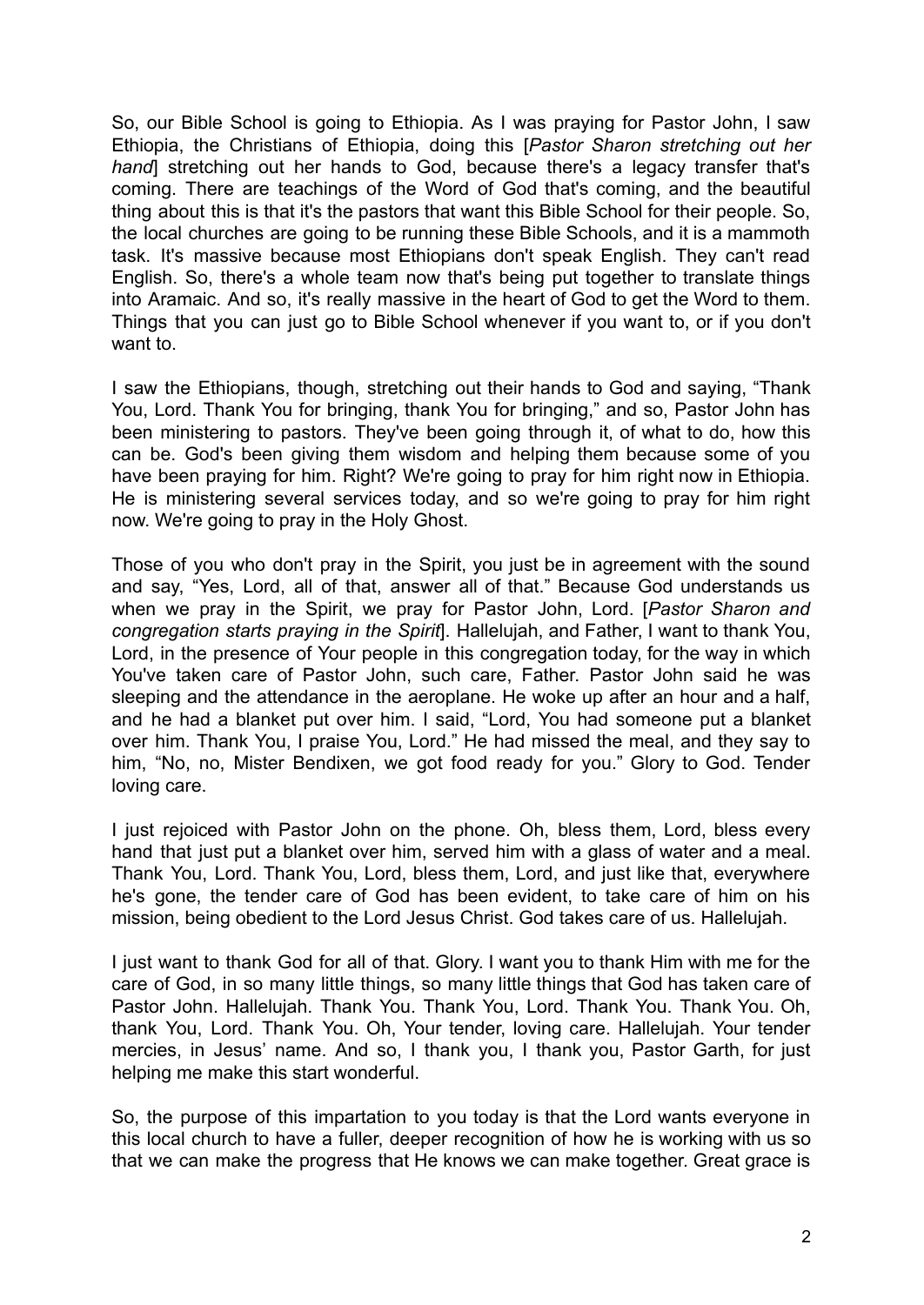upon Pastor John at this time. Heaven is fully backing him. If Heaven is backing him, I certainly am backing him. I'm on God's side. I'm with God. If God is backing him, then I'm backing him. Just recently, the Lord just gave me these words about great grace.

On the 15<sup>th</sup> of January. He said to me, "My great grace is upon you. All the people in this church, here where I'm building. John, and all with him, I AM leading him and guiding him, I AM with him. He gave me; I AM in capital letters. I AM guiding him; I AM leading him. I AM is backing him. Prayer is to be made for him continually. I AM giving him territory; he is occupying with Me." Then, He gave me this personal instruction: "Watch him, listen to what he's saying, and go with him. Watch him, hear him, and then go with him." That's not difficult. So, that's what He said. That's what He said to me.

Precious, isn't it? Great grace. What is grace? It's "Can-do". Grace is God's "Can-do" power ability to do. Grace is not: "Well, I've got God's grace, I can do what I want to." Grace is a very powerful word. The Holy Spirit is called the Spirit of Grace, so grace means: "I can do all things through Christ who strengthens me." Grace is: "I *can do* His Word. I can become who He has predestined me to become. I can. I can do." Hallelujah. Glory to God. We thank Him for His grace today. Hallelujah. So, I'm going to go to this prophecy; I'm just going to stay with God this morning. So, the Word for us as a congregation is: "*Going Big and going Bold Version 2 in 22*." So, God's upgrading it and updating it, right?

So, when you get a version 2, it means there's an update and an upgrade. So, what was last year will not be this year. He's a God that moves, always. So, going *Big in Prayer,* His upgrade, update. This is a document that we have made available to everybody; everybody should have this. I've had it since we printed it. It was available to everybody, and if it's not still out there and you really want it, because you really want to know the recognition of the time, it is available to you. We are *Going Big in Prayer*, we are *Going Big in Sound and Song*, we are *Going Big in the Word and the Messages* that God is giving us, and as we are going big our faith is going to arise. Our faith: we are *Going Big and Bold Together*, right?

*Bold.* We must be *Bold in Defence, Bold in Offence*; it's time to attack. We must be *Bold* in new directions, so when new directions come from Pastor John, from the pulpit. You see, every Sunday, that is why it's so vital for you. If you're going to stay with Pastor John, if you're going to stay with God, you have to stay with what God is saying through Pastor John every Sunday. If you're going to stay with God in His time, because every message has instruction, direction, correction; in every message is all of those things for us all the time. Training in every script, training in righteousness, training us to be obedient; correction, instruction, direction is in every message. What is God saying?

You will always hear in a message, Pastor John will bring the message, and then he'll say, "This and this, and this is what the Lord is doing here and saying here now." there is the recognition of the time, it's in the message, right? You have every right to be getting involved in every single message. So, we must be Bold in our new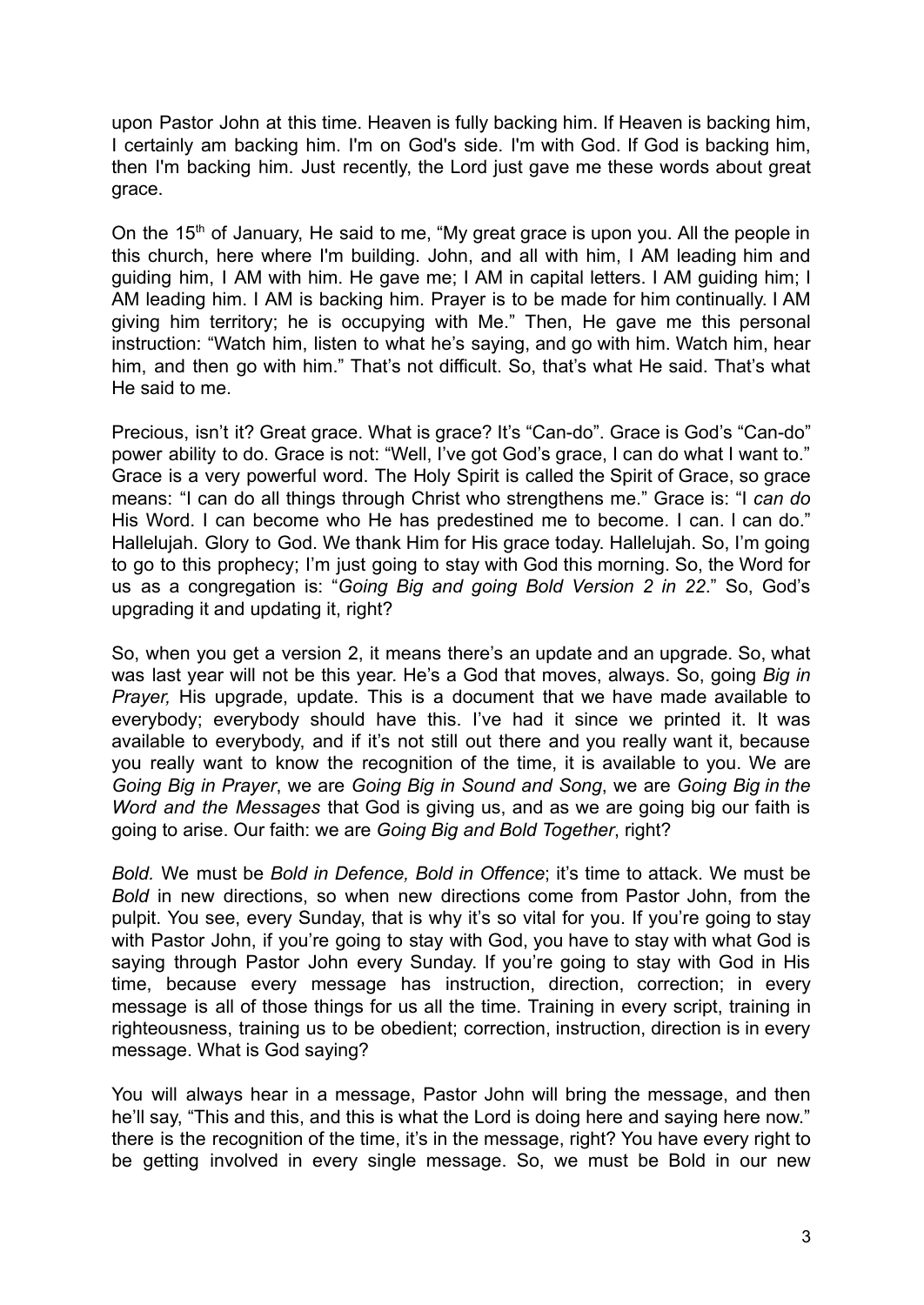directions, in our established faith, Bold in our sowing, Bold in receiving our great harvest, and Bold in sowing our God-given gifting, too, in the church, very important. We have to be bold to bring our God-given gifting to the church, into the church.

We must be bold in that. We are going to have enthusiasm and do things that are serious in nature. We're going to be expanding and enlarging the way that we go forward with things. We're going to be bold and courageous together. This is about the grace of God. What's the grace of God? The "Can do" of God, in you. This is about the grace of God allowing your gift to have space to grow, to enlarge and to make big the body of Christ. Do you see in the spirit? It's all from this document that you should be having. Do you see in the spirit that this is a strategic time?

This is a time for you and me, for us together, collective greatness. This is a time for us to begin to hold, join hands, to join and strengthen our combined resources, combine our faith, combine our prayers, get united in our prayers, begin to press in the spirit for the big things that God has got for us as we press, as we come together collectively, great together in our faith, great together in our agreement, great together in our prayer life, great together in Sound and song, and the way that we worship. Greatness in the things, and the boldness and the strength will grow.

How powerful is this, in the light of what Pastor John has been ministering of not being in your self-oneness? See what this means to you now. It's not me in my self-oneness: "I. Me. My dreams and my plans and my goals and my things." It's me, at oneness with God, and if you're at oneness with God, you're at oneness with His church because the Lord said I must tell you, He's not busy working in the world system. The only thing He's doing in the world system is that He sent Jesus to save the whole world, and the Church will preach the gospel to the world system, but God is not working in the world system going: "I wonder how I can help all the banks. I wonder how I can help the education system in the world. I wonder how I can help the entertainment system in the world. I wonder how I can help the sports systems in the world. I wonder how I can help everything that's been set up in the world."

He's not working in the world system; He's only working in His Church. That's the only thing that Jesus is presiding over. He's the head of the Church. He's not the head of the world system. Satan is the god of the world system. Jesus is the head of the Church, and there's no contest there because Satan has been defeated, but Jesus is going to work. He's building here in this place, under the assignment and ministry and purpose of the Lord Jesus Christ, for Pastor John's life. He wants a ruling, reigning, governing Church.

That's why in this church, you will be receiving messages that many other churches don't receive, because others may, well maybe they shouldn't, but you may not, and we may not, not in this Ecclesia. You can see the patterns of a church that Jesus is building because Jesus said: "I will build My Church", and where Jesus is building, He builds His ruling, reigning, governing Church. It was always God's plan, from the beginning, for man to rule and reign, now the new creation; the new creature that gets born-again gets set into Jesus' Ecclesia; church.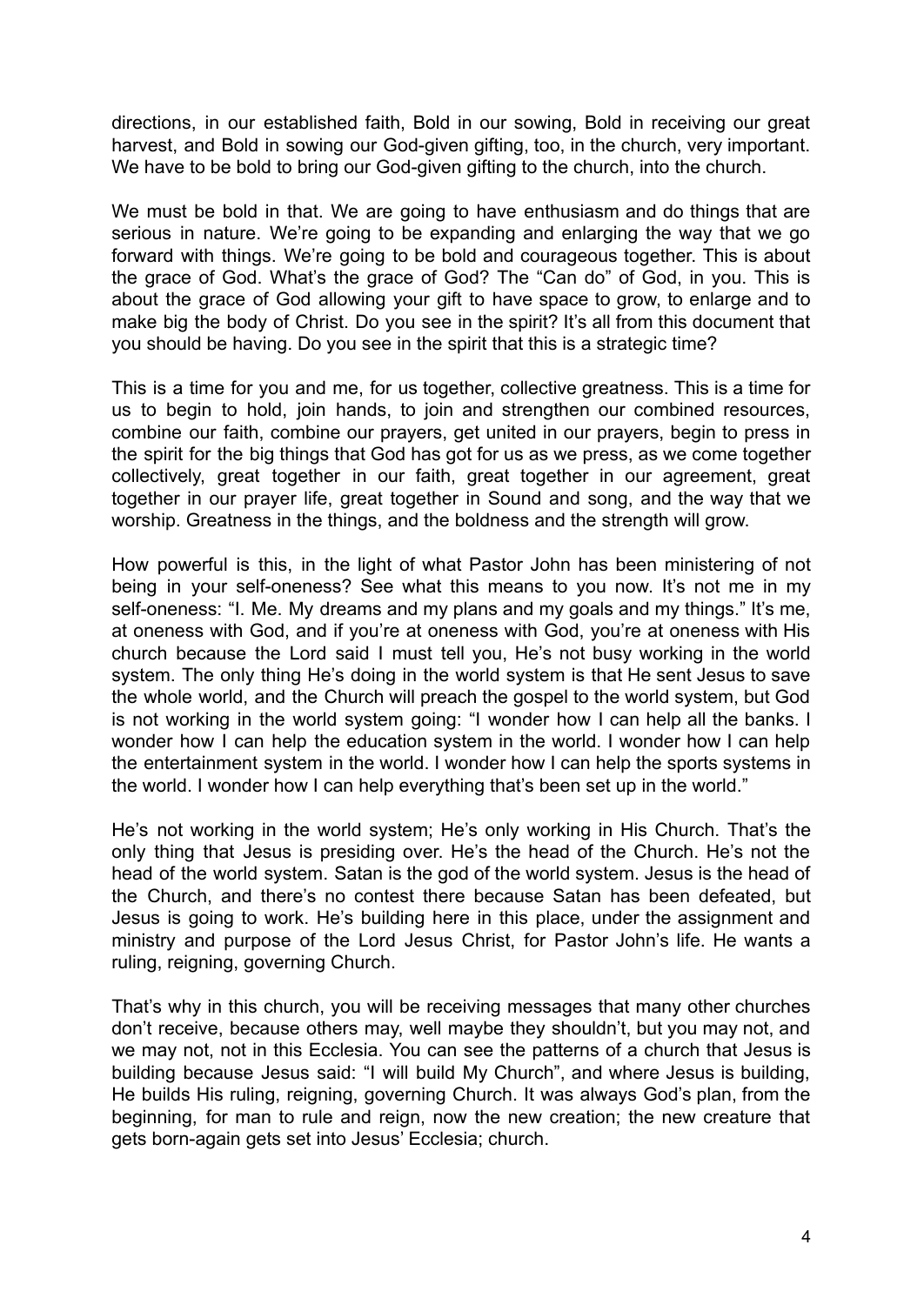Let me just show you then what He gives, Jesus gives: Ephesians 4, 7 to 8 and 11 to 13 from The Passion Translation. I didn't give you that scripture; I apologise, but I'm going to read it from The Passion Translation because it's on this prophecy document that Pastor John gave us last year that's now applicable for 2022 because it's upgraded. So, **Ephesians 4:7-8 from The Passion Translation:** ⁷ **And he has generously given each one of us supernatural grace, according to the size of the gift of Christ.** ⁸ **This is why he says: "He ascends into the heavenly heights,** it's talking about Jesus now, Jesus, ⁸ **"He ascends into the heavenly heights taking his many captured ones with him, and gifts were given to men." (Ephesians 4:7-8 TPT)** <sup>11</sup> And he has appointed some with grace, He has appointed some with "Can-do", <sup>11</sup>... **to be apostles, and some with grace (Can-do) to be prophets, and some** *with grace* **(Can-do) to be evangelists, and some** *with grace* **(Can-do) to be** shepherds, **pastors, and some** *with grace* **(Can-do) to be teachers.**

Verse 12, very important to help get you out of your self-oneness: <sup>12</sup> And their **calling, …** so these ones with "Can-do", **¹² … their calling is to nurture and prepare all the holy believers to do their own works of ministry, and as they do this they will enlarge and build up the body of Christ. ¹³** *These grace ministries will function* **until we all attain oneness into the faith, until we all experience the fullness of what it means to know the Son of God, and finally we become one into a perfect man …,** you see, not in our own self-oneness, we become one with each other because we are one with God, one perfect man or one mature man, **¹³ … with the full dimensions of spiritual maturity and fully developed into the abundance of Christ. (Ephesians 4:11-13 TPT)** So, God wanted me to read that to you.

Now, this is the next scripture out of the King James Version. 1 Corinthians 12 verse 27 to 31, remember that the Lord wants to share His heart with you this morning about the work of an Apostle. He is sharing His heart with you this morning because everything in your life, your spiritual life and your go forward is directly connected to this work that God has called Pastor John to do, and I'll get there. He said to me to tell you that all of your eternal rewards are coming because you saw your place, and you worked with the apostle, not because you became famous in the world, or you became successful in the world. That will not get you any eternal rewards.

Your eternal rewards come from the way that He's set it up in the New Testament. So, you see, everywhere in the Epistles, in the New Testament, everybody that worked with their Apostle, and everybody that worked against, you see the pattern of God, He had it written so that it could continue up to our day because we're not living in the time of the Apostle Paul. We're living in the time where there has been given to us—Jesus gave these gifts to men because Jesus came into the earth, as an apostle, as a prophet, as a shepherd, as an evangelist and as a teacher. Then, when He died and left, He gave those gifts to men, who He chose. Now, there are a lot of people—that put themselves in those offices—that Jesus didn't put the gifts in, but that's between them and God. Right.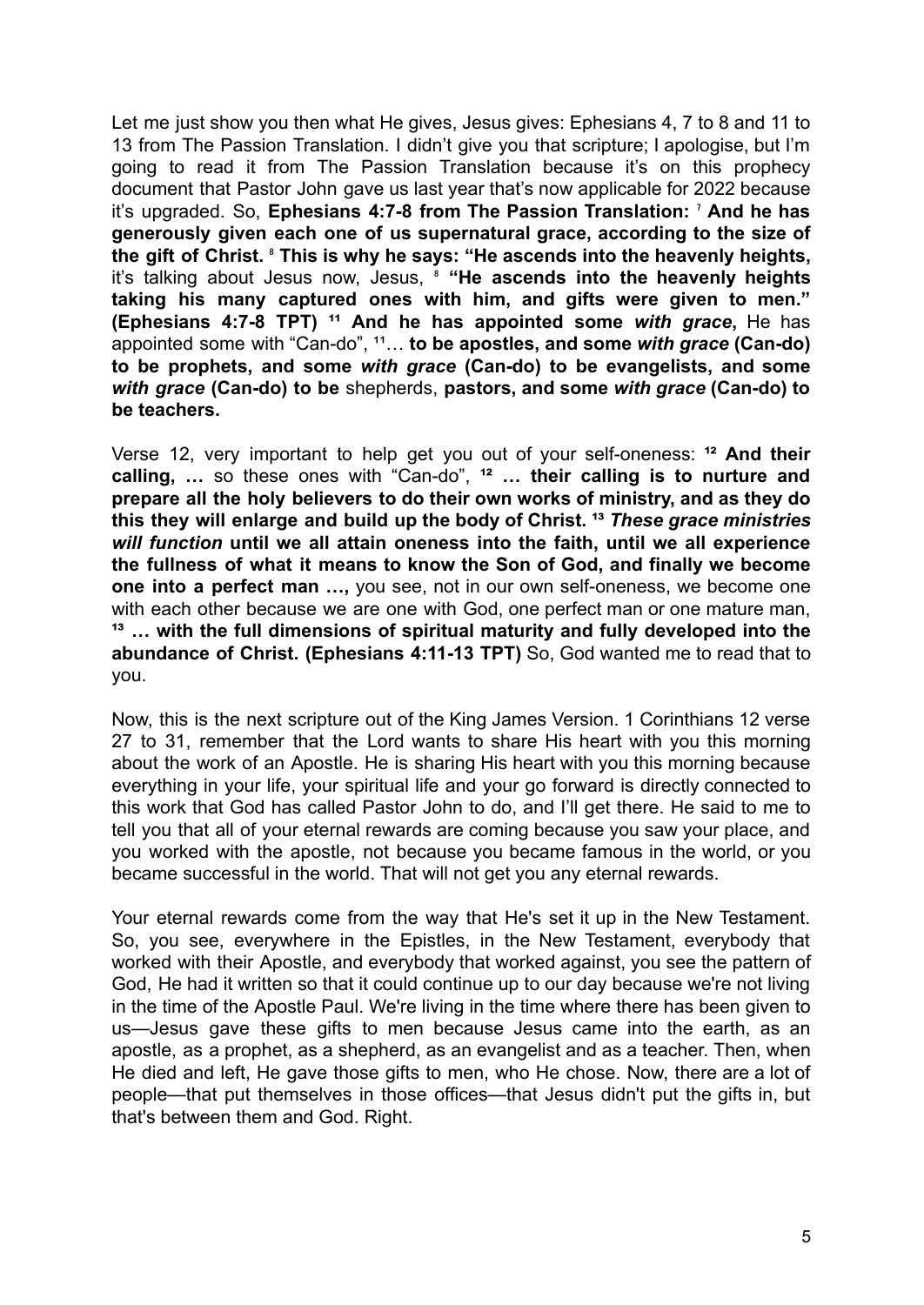But where there's the real thing, we don't throw out the baby with the bathwater, just because there's the fake. We got to go with the truth of God's Word in the pattern of God's Word. So, here's the next scripture, 1 Corinthians 12 verse 27 to 31 from the King James, **<sup>27</sup> Now ye are the body of Christ, and members in particular. <sup>28</sup> And God hath set some in the church:** the Church meaning, remember Pastor John's been teaching on this. The Church is not a congregation that comes together on a Sunday morning to sing nice songs and hear a nice message and go home and live like everybody else lives.

The Church is what Jesus said in Matthew 16, I will build, I will build, I will build my Church, and that's one of the major callings of an apostle. Is to build, build, build with Jesus, for Jesus, His kingdom on earth as it is in heaven. I will build My Church, and the Church that I will build there, the gates of hell will not prevail against it. There will be victory, there where I can build, and the people are building according to My pattern in my New Testament, there, there will be victory. There will be victory for people that are there because I am backing the leader because I have called him, with great responsibility to accomplish things that must happen in the earth in My time. Then I've called those and placed those around him and those that are backing him. I back them.

If you dismembered and you're independent, and you're out there on your own, you're not backing anybody, you're not giving God anything to back you with because it's not according to His pattern. He does not back an independent, a misaligned, a dismembered. Can you see how He can't? It's His Church. He's made the way of how things are done in His Church. It's in Scripture. Hallelujah. So, **<sup>28</sup> And God hath set some in the church: first apostles, secondarily prophets, thirdly teachers, after that miracle workers, then those with gifts of healing, helpers,** governments**—administrators, and those with diversity of tongues. <sup>29</sup> Are all apostles?** No, **Are all prophets?** No, **Are all teachers? Are all workers of miracles? <sup>30</sup> Have all the gifts of healing?** All do not have the gift of healing, but all can lay hands on the sick if they believe. Right.

Just putting some context there. **Do all speak with tongues? Do all interpret?** He's talking about the gift of the Spirit of tongues and interpretation in Corinthians 14. Yes, but we do all speak in tongues. Alright. So, **<sup>31</sup> But covet earnestly the best gifts. and yet show I unto you a more excellent way.** Then he talks about love. **(1 Corinthians 12:27-31 KJ21)** So, in my studies in the past, I looked up this word *first*. Now God has said some in the Church first because I want you to know what first means and I wanted to know what secondarily means and I wanted to see the Greek word of thirdly. Okay.

So first, this word *first* that Paul was using is a Greek word called *prōton*: and it's first in order, first in rank, first in order, and first in rank. So, God does have an army, and He has rank. If we have an intelligent recognition of it, and we work with it, we're going to accomplish the purposes of Jesus, in His Church. So, it's the first, first in rank, the chief, the principal. Apostle, Jesus Christ, Hebrews 3, and verse 1. I am going to turn there. This is the heart of the Father speaking to us this morning. Glory.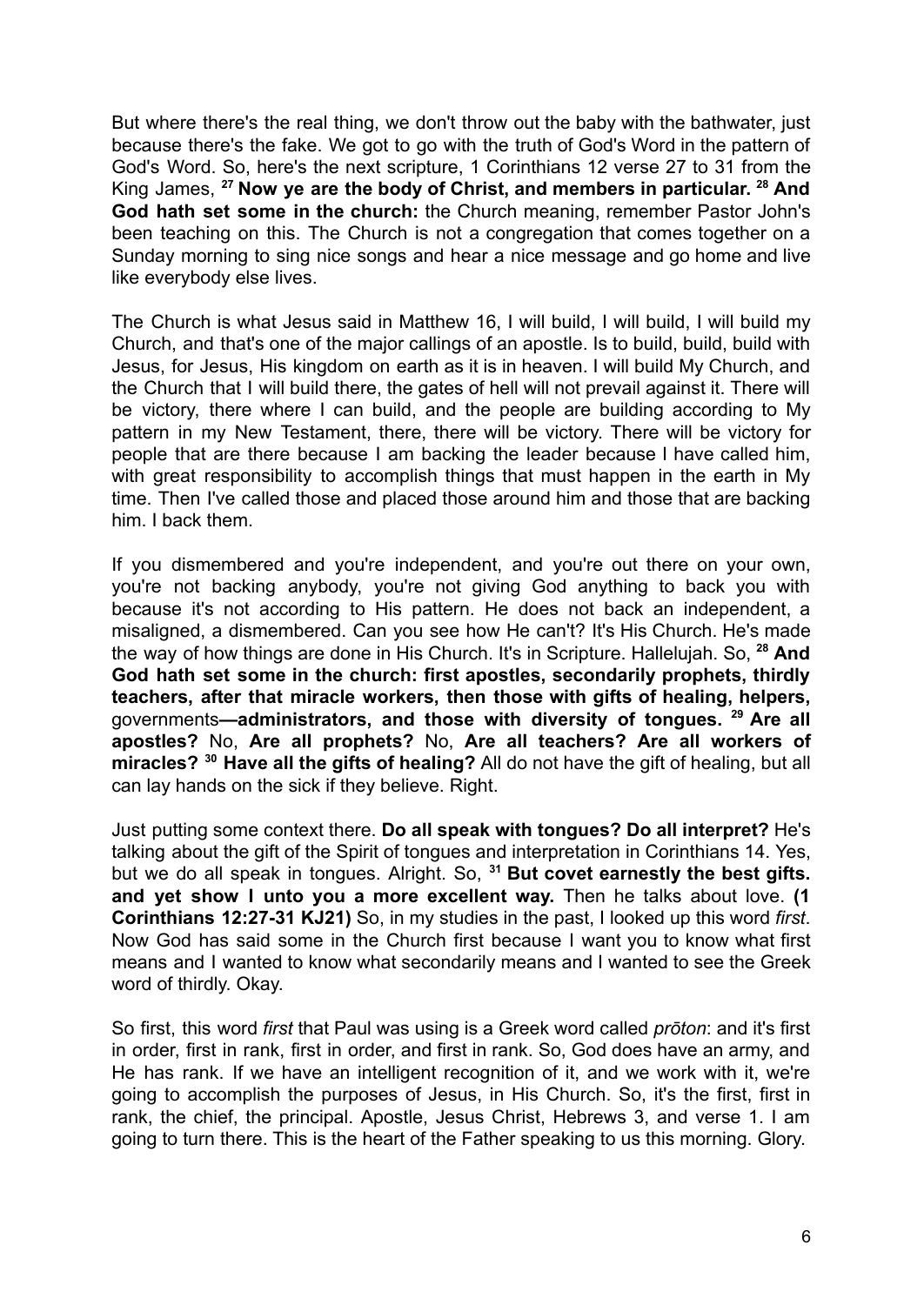So, Jesus, Apostle Jesus Christ. **<sup>1</sup> So then, brethren, consecrated,** I am reading from the Amplified **<sup>1</sup> SO THEN, brethren, consecrated,** *and* **set apart for God, who share in the heavenly calling, [thoughtfully and attentively] consider Jesus, the Apostle and High Priest.** Apostle and High Priest. So, then it says here, verse 2 **2 [See how] faithful He was to Him Who appointed Him [Apostle and High Priest], as Moses was also faithful in the whole house [of God]. (Hebrews 3:1-2 AMPC)** He's saying, Jesus was an apostle, as Moses was an apostle. Right, saying Jesus was an apostle as Moses was an apostle, and Jesus was faithful as Moses was faithful. Faithful in the whole house of God. So, Moses was sent on a specific assignment by God and Jesus was sent on a specific assignment by God. Then Jesus gave gifts. Do you see that? Jesus gave gifts to men. Jesus came as an Apostle, Prophet, Evangelist, Shepherd and Teacher. I don't have time to go into all those scriptures.

Jesus came into the earth as an Apostle, as a Prophet, as a Pastor, as a Teacher and as an Evangelist, right. When He left, He gave those gifts of Jesus. He gave them to men so that the body of Christ may come to the fullness, so that the sons of God may come to the fullness. The highest calling, the highest calling, is a son of God. Then God gave apostles, prophets, pastors, teachers, and evangelists to equip sons of God. When Jesus arose, He gave gifts to men, and this is Jesus continuing His work in His Church in the earth. The work of an apostle is the work of Jesus in His Church. Whatever we do with Pastor John, we are doing with Jesus. Jesus presides over what He is doing in His Church in the earth. He is not working in the world system. He came to save it, but He's working in His Church. He is only working in the world system because His Church is active in it, doing what He has them to do.

So, Pastor John's calling is primarily shepherd-teacher. That's Pastor John's primary call, it is shepherd-teacher, pastor-teacher, but he has been sent to Ethiopia as an apostle to establish what God has called him to do. In this new era, he is becoming, since the first 20 years was over. You have to understand that we had a word, those of you that are new, we had a word from the Lord. 2020 was the year when God had wrapped up things of that era, and He was beginning a brand-new era with us.

So, whatever we do with Pastor John, the work of the apostle is the work of Jesus in His Church. Whatever we do with Pastor John, we are doing with Jesus. Jesus presides over what He is doing in His Church, in the earth. He is not working in the world system. He came to save it, but He's working in His Church. Pastor John, like I said, primary shepherd, teacher, but apostle, sent to establish what God has called him to do. In this new era, he is becoming. Since the first 20 years was over, God has shifted many things in him and changed many things in him. Spiritually, by His Holy Spirit, and it continues to happen all the time. Everyone who knows and loves him is experiencing and understanding that this is the Lord's work in him, and they are fully cooperating. He is becoming what the Lord needs him to become now, in this new era, because the last era of what God has called Pastor John to do, is over. I don't have time to go into all that. There's so much stuff.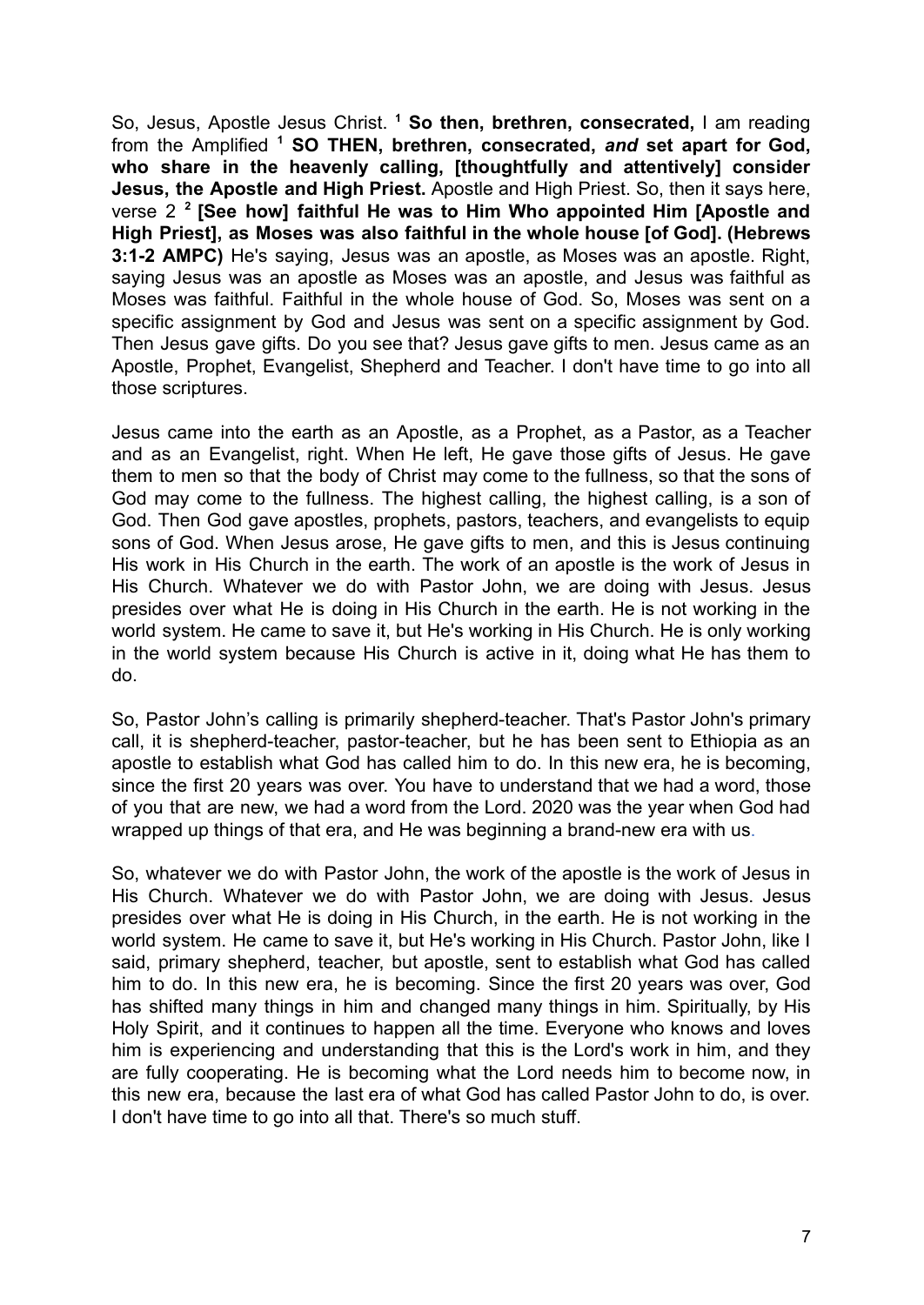See, when God called Pastor John, He called Pastor John and Brother Jerry together. So, they, at the same time—when Brother Jerry said, Pastor John, you need to take that church in Witbank, because he came from South Africa, and he went home and he said, "Because I arrived home. The Lord had been speaking to me for a long time to start a church, but I said to Him, "You're going to have to work on Carolyn because that's not something she wants to do." Brother Jerry had felt in his heart for a long time to start the church. So, he said, "You speak to her," and the Lord did. While he was in the air, travelling home from South Africa, Jesus visited Miss Carolyn and came to her in a vision. He had His Church in His hand, and He dropped it into her lap. By the time Brother Jerry landed and came back, she was in tears because Jesus can change anything. Anything, anything. So, Brother Jerry said, "John, you call it Heritage of Faith," and we started at exactly the same time as Brother Jerry.

Thank You, Lord, that You are helping me here now. So, in those first 20 years, God did what He needed to do, but now the 20 years, God's perfect period of waiting is over. He's shifted Pastor John completely, and he's becoming what the Lord needs him to be so he can accomplish what Jesus needs him to do and finish before he goes home. Before he dies, before his body goes into the ground, and his spirit and his soul go to heaven. He is currently walking with Jesus on the water, hand in hand. All his eternal rewards are based on his obedience to Jesus. All of Pastor John's eternal rewards are based on his obedience to Jesus, who is the Head of the Church. All of our eternal rewards have everything to do with us individually recognizing and doing our part to help him fulfil what Jesus is telling him to do.

You cannot see your life as "But I've got this job, and I've got this work, and so, the church has just got to get on without me." God doesn't see it like that. God placed you as vital—a member in His Church as Pastor John is. When you find yourself working with a pastor-teacher or apostle, sent one to do exactly what God tells him to do, and you do your part, his rewards in heaven are not bigger than yours. If you do your part in it, our rewards are the same because you did your part. I'll get to this part of what an apostle means.

This I have to say, all of our eternal rewards have everything to do with us individually recognising and doing our part to help him fulfil this. All of the epistles in the New Testament is full of this way of God in His Church around Apostle Paul. Full of it. They were all people that had responsibilities outside of Ecclesia and church, but they all worked and functioned in their God-given gifting around the Apostle Paul to make sure that what God wanted to get down on the earth at that time got done.

You and I, this is fresh from the Lord, do not have a share and apart and a heavenly reward apart from our part of what Pastor John's part is. I'm going to read that again. So, if you think you are putting for yourself rewards in heaven, because you are doing things excellently out there in the world system. That's not how God rewards. Yes, diligence and all of those things, but God has called you to His Ecclesia. That's your primary calling. He's called you to His Church. I'm going to read this again, you and I do not have a share, and a part of the heavenly reward, apart from our part of what Pastor John's part is.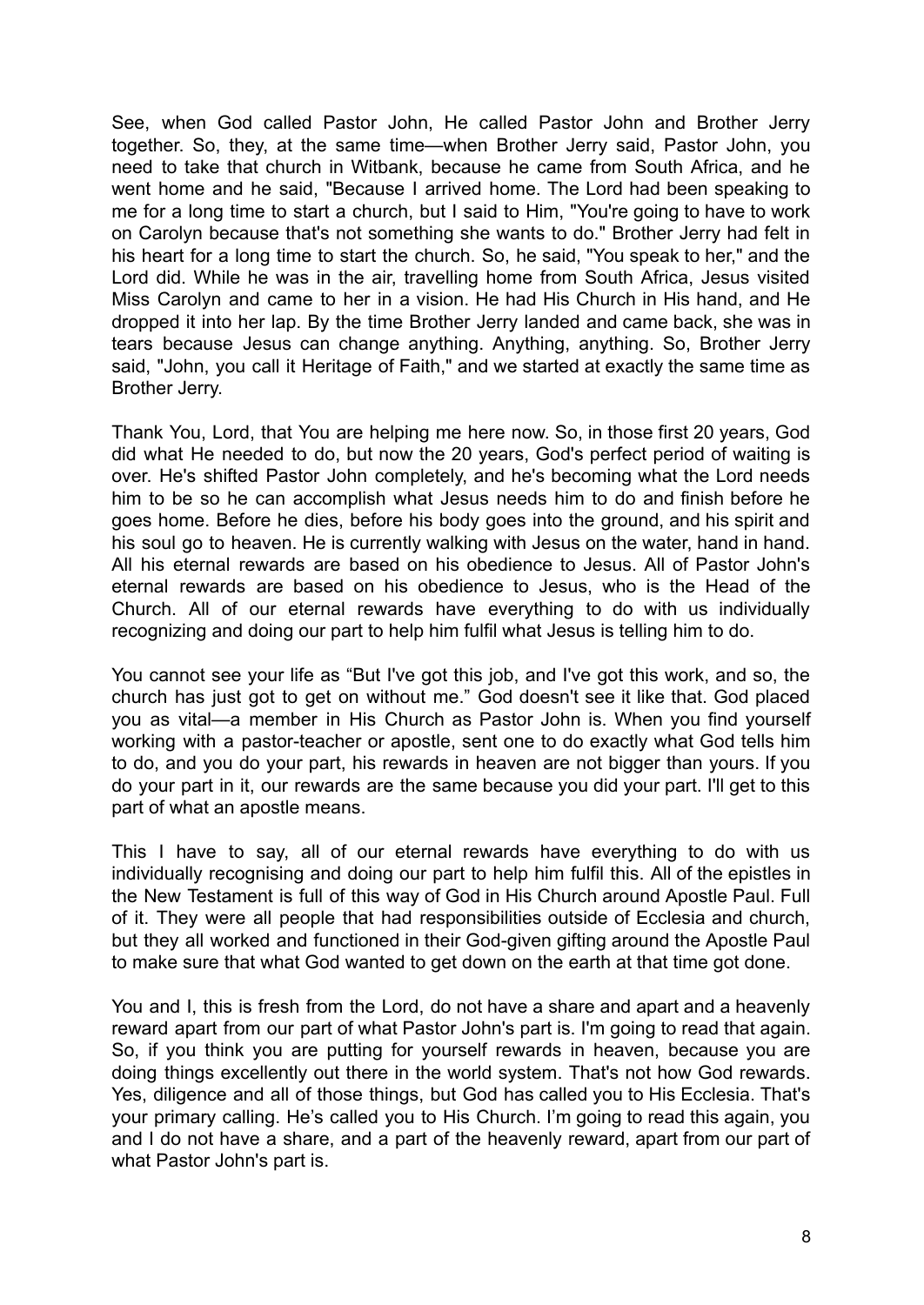So, you can't say, "I'm going to have all these heavenly rewards, and I'm going to have all of this. But Pastor John just got to do what he's got to do." You can't get eternal heavenly rewards from that because God's pattern is a spiritual leader, and then a team around him to get accomplished what Jesus wants to get accomplished. Now, I can't help it if other institutions that call themselves churches have given a different impression, but we are going with what God is revealing to us. His pattern in His Word; His pattern in His Word. You and I do not have a share, or a part of an, or a heavenly reward, apart from our part of what Pastor John's part is. So, you can't say, "I'm going to get my own heavenly rewards, just me and my own walk with God. Pastor John's just got to carry on and do what he's going to do." It doesn't work like that with God. You get that?

This is what it means to be a partaker of His calling. We are all called to be partakers of the heavenly calling. That's on Pastor John. The Holy Spirit inspired men to record all the activities around the teacher, preacher, Apostle Paul. It records by name the people who helped him. Let me read that again. The Holy Spirit inspired men to write scripture, to record all of the activities around the teacher, preacher, Apostle Paul. It records by name the people who helped him, and it records by name the people who hindered him and opposed him—Philippians 1, verses 1 to 8 from the Amplified Bible. There's an example of this.

**<sup>1</sup>Paul and Timothy, bond servants of Christ Jesus (the Messiah), to all the saints (God's consecrated people) in Christ Jesus who are at Philippi,** now this scripture, you must just look at the pattern here **with the bishops (overseers) and deacons (assistants): ²Grace (favor and blessing) to you and [heart] peace from God our Father and the Lord Jesus Christ (the Messiah). ³I thank my God in all my remembrance of you. <sup>4</sup> In every prayer of mine I always make my entreaty and petition for you all with joy (delight). <sup>5</sup> [I thank my God] for your fellowship (your sympathetic cooperation and contributions and partnership) in advancing the good news (the Gospel) from the first day [you heard it] until now. <sup>6</sup> And I am convinced** *and* **sure of this very thing, that He Who began a good work in you will continue until the day of Jesus Christ [right up to the time of His return], developing [that good work]** *and* **perfecting** *and* **bringing it to full completion in you. <sup>7</sup> It is right** *and* **appropriate for me to have this confidence** *and* **feel this way about you all, because you have me in your heart** *and* **I hold you in my heart.**

Do you have Pastor John in your heart? I know he holds you in his heart. I know that, and more importantly than that, God knows that. God knows that he holds you in his heart, and do you see in that scripture you're supposed to hold him in your heart? **<sup>7</sup>** … **because you have me in your heart** *and* **I hold you in my heart as partakers** *and* **sharers, one** *and* **all with me, of grace (God's unmerited favor and spiritual blessing).** And verse 8, look at verse eight, **For God is my witness how I long for and pursue you all with love, in the tender mercy of Christ Jesus [Himself] (Philippians 1:1-8 AMPC).**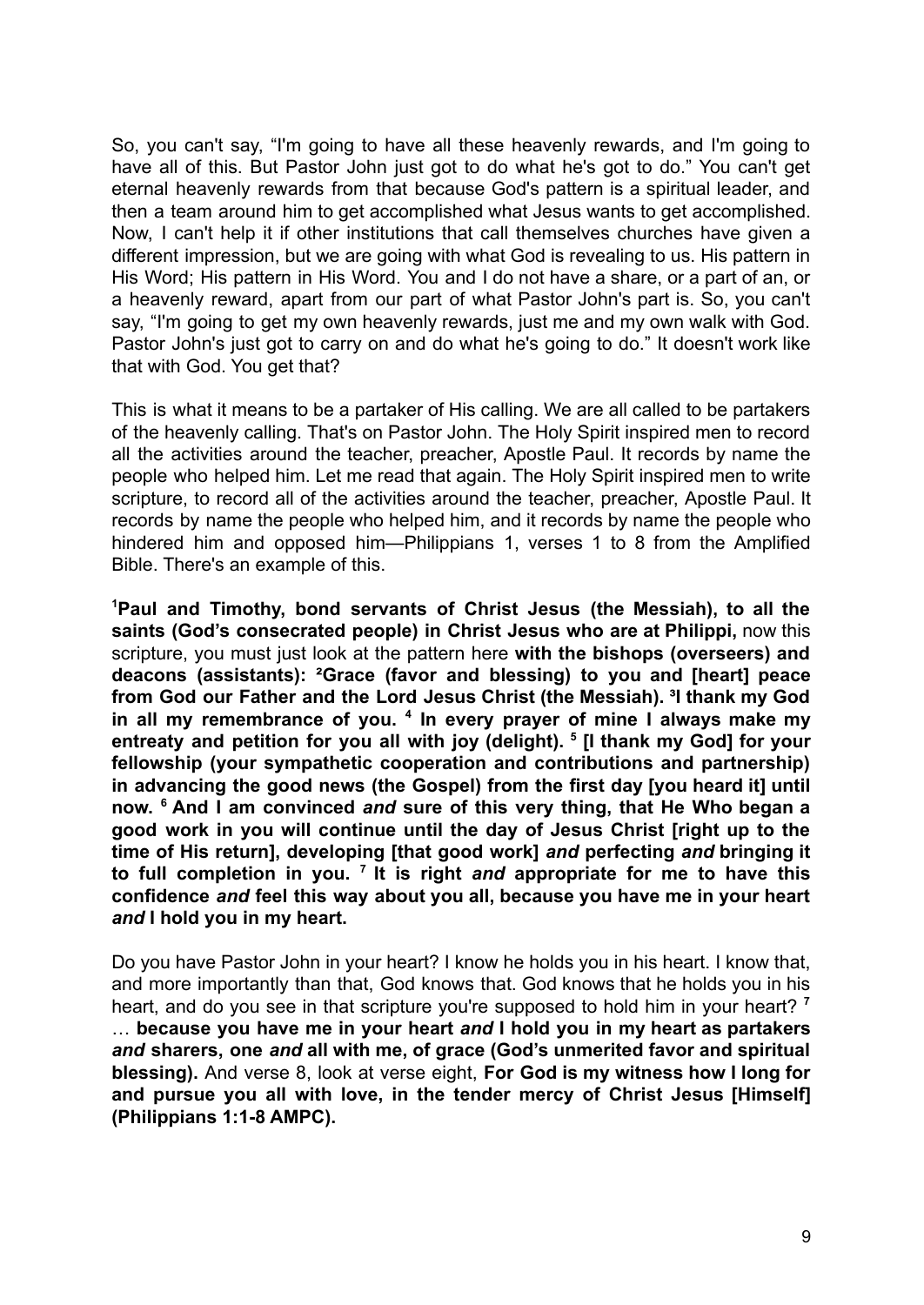Now we're going to go to Philippians 2:25 to 30. The point God is making here is that it records by name the people who helped him, and the people who hindered and opposed him—because God sends a messenger, He appoints a leader, first apostles, that word first means first, right, doesn't mean second. God's got order and rank in His kingdom for function, so everything can get done.

Look at this here, verse 25. **<sup>25</sup> However, I thought it necessary to send Epaphroditus [back] to you.** He names people by name **to send Epaphroditus [back] to you. [He has been] my brother and companion in labor and my fellow soldier,** you see, you see that. Are you Pastor John's companion in his labour? What is his labour? He's got to obey what God tells him to do. Are you his companion in his labour? You are my **companion in labor and my fellow soldier,** he cannot do without Epaphroditus. You are **my fellow soldier, as well a [having come as] your special messenger (apostle) and minister to my need.**

So, I'm your special minister. I'm your apostle, and you minister to my need. Oh, praise the Lord. **<sup>26</sup> For he has been [homesick] longing for you all,** so he's sent Epaphroditus to His church in Phillipi**… he has been [homesick] longing for you all and has been distressed because you had heard that he was ill. <sup>27</sup> He certainly was ill [too], near to death. But God had compassion on him, and not only on him but also on me, lest I should have sorrow [over him] coming upon sorrow. <sup>28</sup> So I have sent him the more willingly** *and* **eagerly, that you may be gladdened at seeing him again, and that I may be the less disquieted. <sup>29</sup> Welcome him [home] then in the Lord with all joy, and honor** *and* **highly appreciate men like him, <sup>30</sup> For it was through working for Christ that he came so near to death, risking his [very] life to complete the deficiencies in your service to me [which distance prevented you yourselves from rendering]. (Philippians 2:25-30 AMPC)**

Can you see that? People laboured with the Apostle Paul risking their lives because they were doing it as unto the Lord. They understood the pattern of God, how things work in God's heart for His Ecclesia; His Church.

Look at 1 Thessalonians 5:12 to 13. This is all going by how God records the names of people who helped him and people who hindered him and opposed him. 1 Thessalonians 5:12 to 13. **<sup>12</sup> Now also we beseech you, brethren, get to know who labor among you [recognize them for what they are, acknowledge and appreciate and respect them all]–your leaders who are over you in the Lord,** this is not heresy, your leaders **who are over you in the Lord, and those who warn and kindly reprove and exhort you. <sup>13</sup> And hold them in very high and most affectionate esteem in [intelligent and sympathetic] appreciation of their work. Be at peace among yourself. (1 Thessalonians 5:12-13, AMPC)**

You see what your attitudes got to be towards Pastor John. You've got to acknowledge and appreciate and respect him. He's over you in the Lord. He will warn and kindly reprove and exhort you, you are to hold him in very high, most affectionate esteem. It's okay for you to do this because the Bible tells you to do this. Hallelujah. The Bible tells me so. Hold them in very high and most affectionate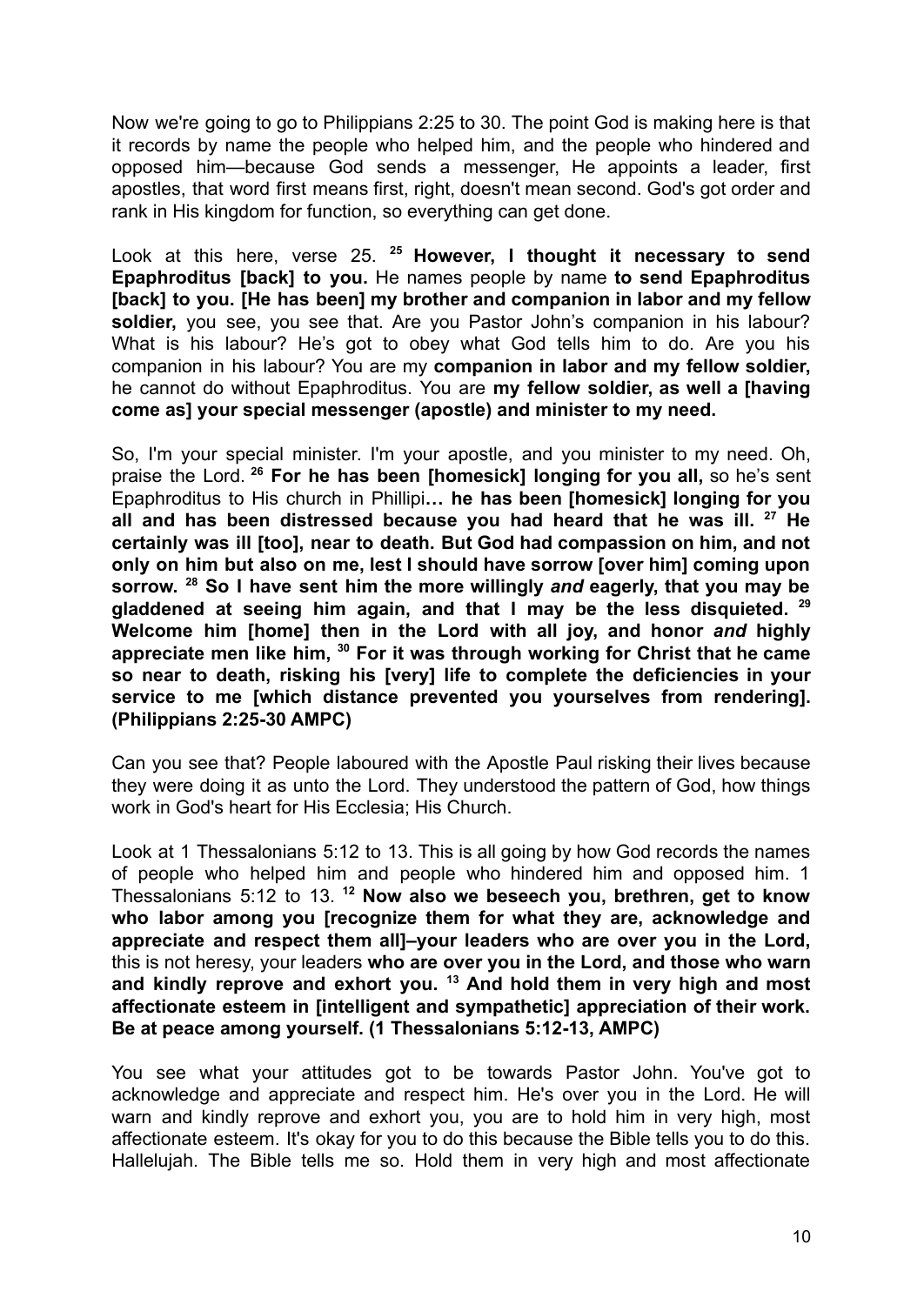esteem. That means you love him for the work he's doing for Jesus. An intelligent, sympathetic appreciation of their work, and be at peace among yourselves. This is how God sees it. The Lord wants me to read you these scriptures this morning because He wants you to know that He sees it like this because it's in His Word. So, if you see it in a different way, it's not how He sees it. He sees it like this. It's in His Word. This is how He intends it to be.

Here is Colossians 1:28 to 29. I have to read it. The Lord gave me the scripture in the Amplified. Colossians 1:28 and 29. This is the Apostle Paul, this is Pastor John, Pastor teacher, but he's doing an apostolic work, right? **<sup>28</sup> Him we preach,** so Christ, Pastor John preaches *and* **proclaims, warning** *and* **admonishing everyone,** so will you be warned? Will you be admonished through the gift of Pastor John? Can you see that he has to warn and admonish? **<sup>28</sup> Him we preach** *and* **proclaim, warning** *and* **admonishing everyone** *and* **instructing everyone in all wisdom.** Why?

I know it says **(comprehensive insight into the ways and purposes of God),** and that is what I'm teaching you this morning. I'm giving you a comprehensive insight into the ways and purposes of God. The purposes **that we may present every person mature (full-grown, fully initiated, complete, and perfect) in Christ (the Anointed One). <sup>29</sup> For this,** Pastor John **labors [unto weariness], striving with all the superhuman energy which He so mightily enkindles** *and* **works within me. (Colossians 1:28-29, AMPC)**

It doesn't matter what you've seen or experienced in other churches and what you think; how other people do it. This is how Pastor John does it. This is his ministry motive. Right here. If you ever read it again in the Bible. Pastor John preaches and proclaims and warns in admonishes everyone. He instructs everyone in all wisdom. He instructs everyone into the comprehensive insight into the ways and purposes of God that he may present every person mature in full-grown and fully initiated and complete and perfect in Christ. For this, Pastor John **labors [unto weariness], striving with all the superhuman energy which He so mightily enkindles** *and* **works within me.**

Now we're going to have a look at people who help Apostle Paul. Look at Colossians, 4:7 to 17. Look at this; there's those who help him. You are here. This is an example because you are here to help Pastor John. Pastor John is called to do a very specific task for Jesus. Jesus, who is the head of the Church. He's got to do a very specific task. He's got to do what Jesus tells him to do. Not what Jesus tells another Pastor in another church to do. That's their responsibility. What Jesus tells how to build here? So, those who help him.

Colossians 4:7 to17, Amplified Bible. Look at the names of these people—your names, your names are being recorded. God knows you all by name. Everyone here around Pastor John, here, verse 7, **<sup>7</sup> Tychicus,** here's a name, **Tychicus will give you full,** here's the Apostle Paul sending a letter about these people. **Tychicus will give you full information about my affairs; [he is] a much-loved brother and faithful ministering assistant and fellow servant [with us] in the Lord.** Isn't that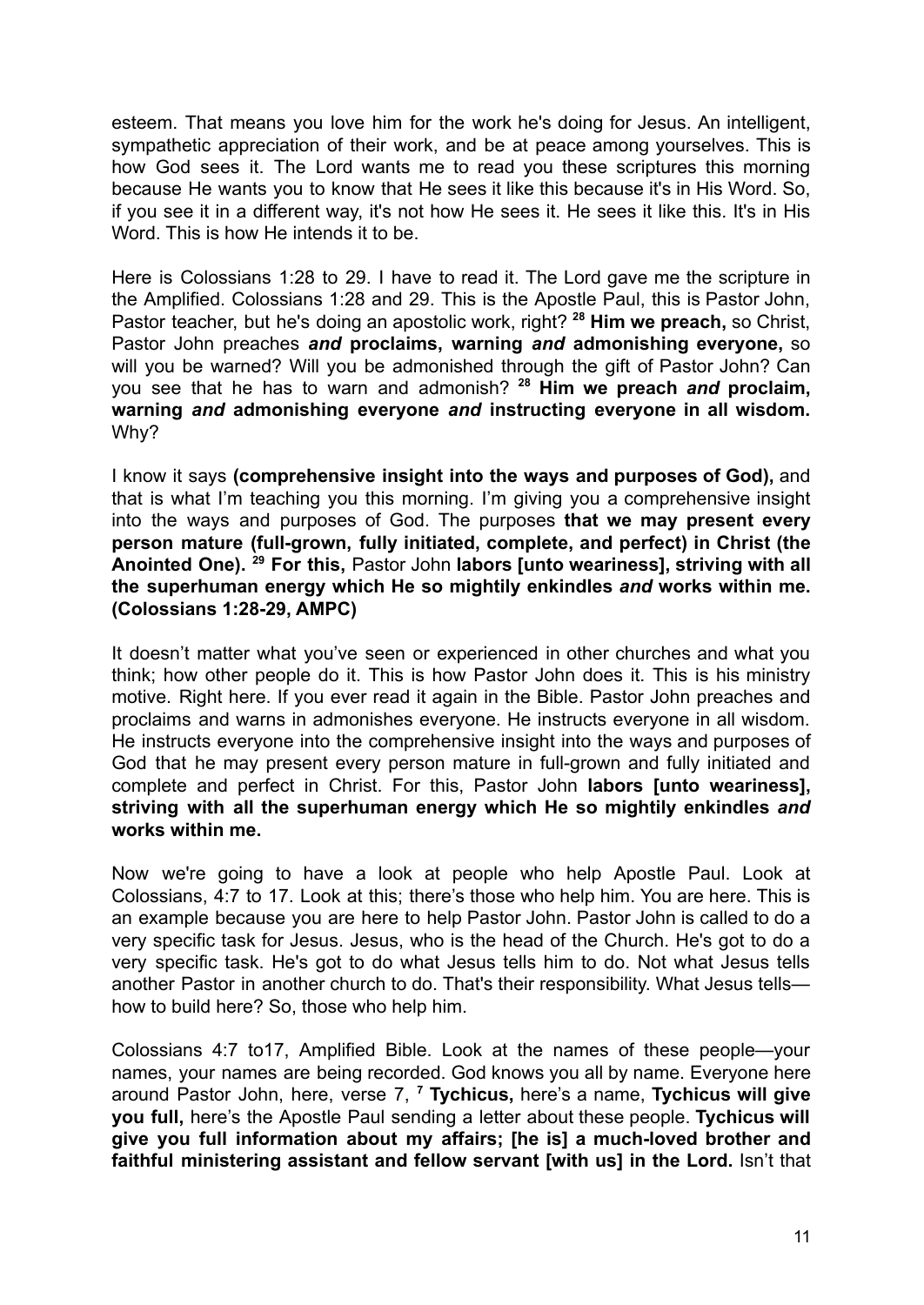beautiful? God's bringing this scripture to us this morning so we can see how He works among us.

**8 I have sent him to you for this very purpose, that you may know how we are faring** *and* **that he may comfort** *and* **cheer and encourage your hearts. <sup>9</sup> And with [him is] Onesimus, [our] faithful and beloved brother, who is [one] of yourselves. They will let you know everything that has taken place here [in Rome]. <sup>10</sup> Aristarchus my fellow prisoner whishes to be remembered to you, as does Mark the relative of Barnabas. You received instructions concerning him; if he comes to you give him a [hearty] welcome. <sup>11</sup> And [greetings also from] Jesus, who is called Justus. These [Hebrew Christians] alone of the circumcision are among my fellow workers for [the extension of] God's kingdom. And they have proved a relief and a comfort to me.**

Isn't that beautiful? That Apostle Paul could have people like that, that would provide a comfort and a relief to him, helping him with what God was telling him, he had to do while he was alive on earth, in His Church. Here is **<sup>10</sup> Aristarchus my fellow prisoner whishes to be remembered to you, as does Mark the relative of Barnabas. You received instructions concerning him; if he comes to you give him a [hearty] welcome. <sup>11</sup> And [greetings also form] Jesus, who is called Justus. These [Hebrew Christians] alone of the circumcision are among my fellow workers for [the extension of] God's kingdom.** For the extension of God's Kingdom. **And they have proved a relief and a comfort to me.**

**<sup>12</sup> Epaphras,** here's Epaphras, **who is one of yourselves, a servant of Christ Jesus, sends you greetings. [He is] always striving for you earnestly in his prayers, [pleading] that you may [as persons of ripe character and clear conviction] stand firm and mature [in spiritual growth], convinced and fully assured in everything willed by God. <sup>13</sup> For I bear him testimony,** who is he bearing testimony of? Epaphras. **I bear him testimony that he has labored hard in your behalf and for [the believers] in Laodicea and those in Hierapolis.** What is he doing? Pleading and striving earnestly in prayers for the people, that they may please be people of **<sup>12</sup> …ripe character and clear conviction] stand firm and mature [in spiritual growth].**

This is church life. Messy but marvellous. **<sup>13</sup> For I bear him testimony that he has labored hard in your behalf and for [the believers] in Loadicea and those in Hierapolis. <sup>14</sup> Luke the beloved physician and Demas salute you. <sup>15</sup> Give my greetings to the brethren at Laodicea, and to Nympha and the assembly (the church) which meets in her house. <sup>16</sup> And when this epistle has been read before you, [see] that it is read also in the assembly (the church) of the Laodiceans, and also [see] that you yourselves in turn read the [letter that comes to you] from Laodicea. <sup>17</sup> And say to Archippus, See that you discharge carefully [the duties of] the ministry** *and* **fulfill the stewardship which you have received in the Lord. (Colossians 4:7-17, AMPC)**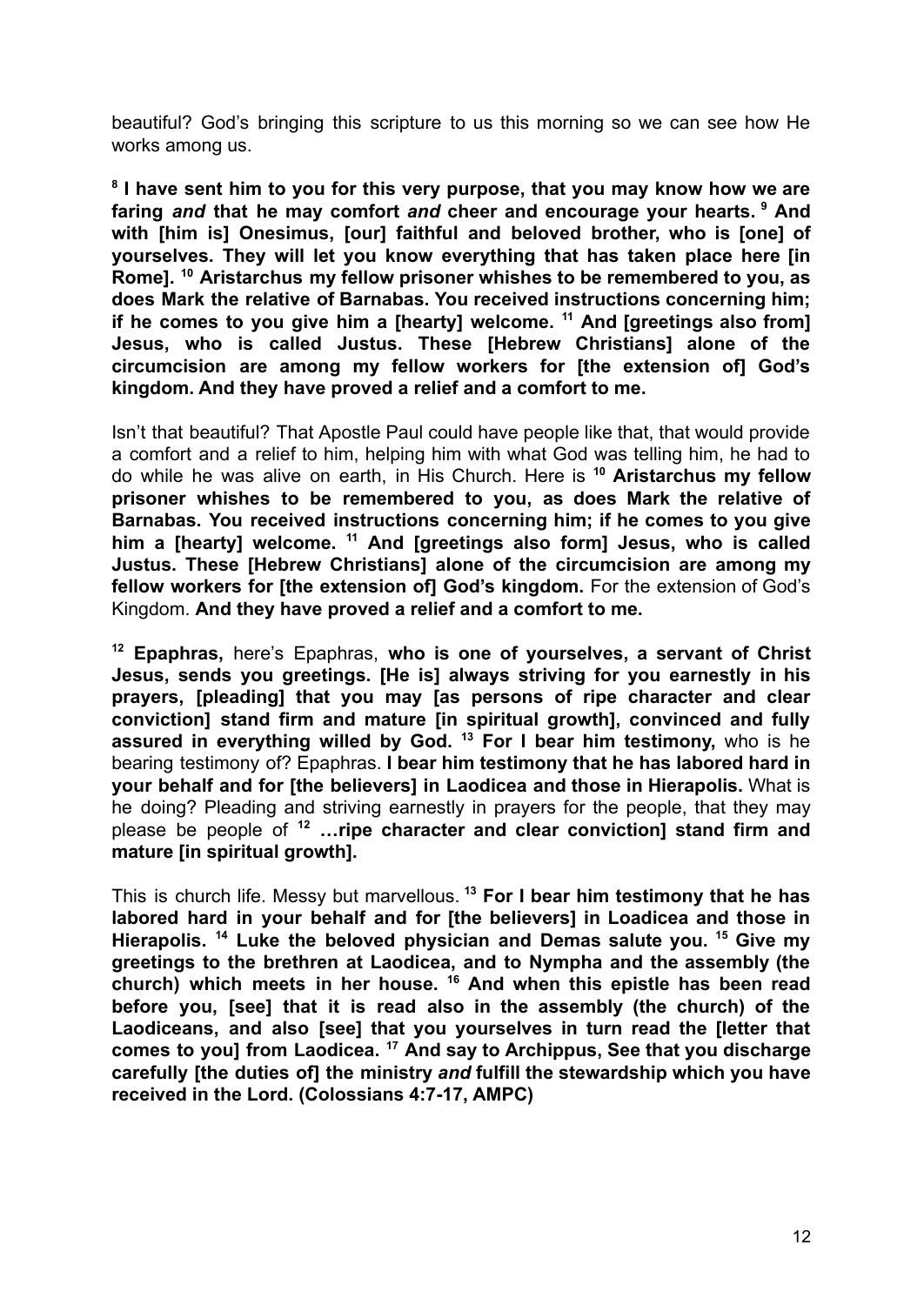You see. it's work. We work together, shoulder to shoulder, we all, real-time, real face to face, real shoulder to shoulder. That's how it's supposed to be. It gets messy because we're all still growing, but it's marvellous.

All right, and then those who oppose him. So, those are those that help him, an example of it. Then there are those that oppose him. 2 Timothy 4:8 to 15, here's the Apostle Paul, too, so it could be Pastor John writing this; **<sup>8</sup> [As to what remains] henceforth there is laid up for me the [victor's] crown of righteousness… which the Lord, the righteous Judge, will award to me and recompense me on that [great] day—and not to me only, but also to all those who have loved and yearned for and welcomed His appearing (His return). <sup>9</sup> Make every effort to come to me soon. <sup>10</sup> For Demas has deserted me for love of this world.** There we go.

Here's a man who was working with him and then deserted him for the love of this world. "I'm not so much into the spiritual stuff of the church. I like the way the world functions. This church is too spiritual for me. There's too much growth that God is expecting me to have, spiritual growth. I'm going somewhere else." So, **<sup>10</sup> For Demas has deserted me for love of this present world and has gone to Thessalonica; Crescens [has gone] to Galatia, Titus to Dalmatia. <sup>11</sup> Luke alone is with me. Get Mark and bring him with you, for he is very helpful to me for the ministry. <sup>12</sup> Tychicus I have sent to Ephesus. <sup>13</sup> [When] you come, bring the cloak that I left at Troas with Carpus, also the books, especially the parchments. <sup>14</sup> Alexander the coppersmith did me great wrongs.** There are people that oppose Paul. There are people that oppose Pastor John. I mean, we have been in the full-time ministry now for 22 years, and we know people in the church oppose us. Right, they opposed him.

**<sup>14</sup> Alexander the coppersmith did me great wrongs. The Lord will pay him back; the** Lord will pay him back **for his actions. <sup>15</sup> Beware of him yourself…** You see, so there's a responsibility for us in a congregation to beware of people that are opposing Pastor John. **<sup>15</sup> Beware of him yourself, for he opposed and resisted our message very strongly and exceedingly. (2 Timothy 4:8-15 AMPC)** Praise the Lord. Praise the Lord. Well, I'm done. That's what the Lord wanted me to bring this morning. The work of an apostle. God works with us.

People who pray for him. 1 Thessalonians 5:25, <sup>2</sup>**<sup>5</sup> Brethren, pray for us. (1 Thessalonians 5:25 AMPC).** 2 Thessalonians 3:1 and 2, **Furthermore, brethren,** here is Apostle Paul speaking to his churches, not other churches, his churches, **do pray for us that the Word of the Lord may speed on (spread rapidly and run its course) and be glorified (extolled) and triumph, even as [it has done] with you, <sup>2</sup> And that we may be delivered from perverse (improper, unrighteous) and wicked (actively malicious) men, for not everybody has faith and is held by it. (2 Thessalonians 3:1-2 AMPC)**

Hebrews 13:18, **<sup>18</sup> Keep praying for us, for we are convinced that we have a good (clear) conscience, that we want to walk uprightly and live a noble life,**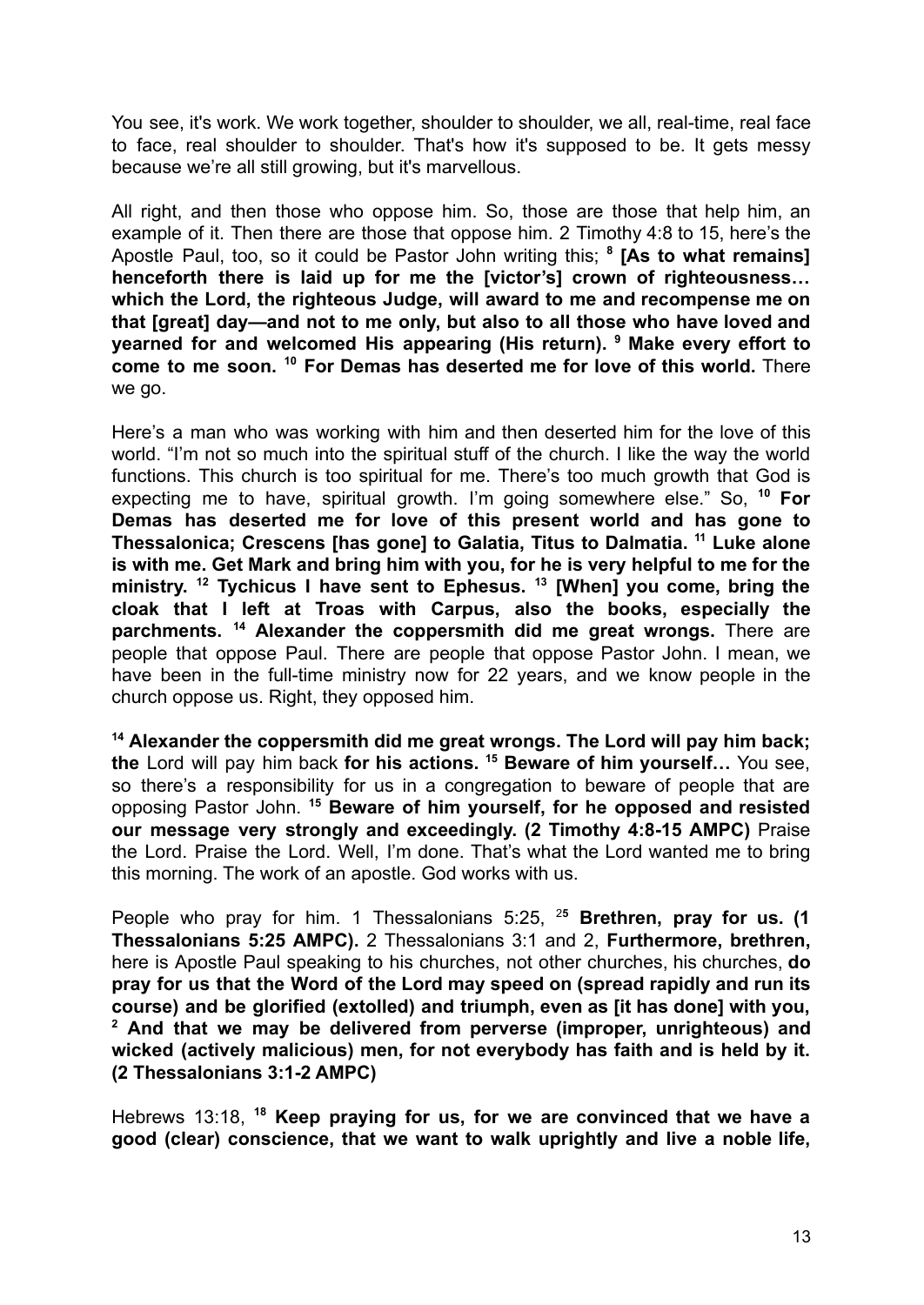**acting honorably and in complete honesty in all things. (Hebrews 13:18 AMPC).** So, glory to God. He wanted me to read you *The Work of an Apostle*.

The Greek word *apostolos* is one who is… Everybody knew when Jesus used the word *apostolos*, all the Greeks, even the unsaved Greeks, knew what the word *apostolos* meant. Even the unsaved people knew what *apostolos* meant. Apostle. Apostle. Apostolos. This is what it meant; *one who is sent away, personally selected, sent on assignment on behalf of a very powerful government, empowered, invested with authority, dispatched to accomplish a special task; an admiral of a fleet of ships*. The word *apostolos* at that time *was a naval term that described an admiral, the fleet of ships that travelled with him, the special crew who accompanied and assisted an admiral. The fleet would be sent out to sea on a mission to locate territories where civilisation was non-existent.*

You have to understand that we are all with Pastor John in this *Apostolic Mission*. We're all with him. You have to understand that he's got a crew and his crew are the people that God has brought to him and planted here with him to do the apostolic work with him. That is where your reward for eternity lies. Not because you did something great in the world system apart from the Church and apart from spiritual leaders. Your eternal rewards are because of what you did on earth in the Church with your spiritual leader. You will get the same rewards as Pastor John if you do your part. Pastor John doesn't get a greater reward. Everybody that works together on this ship and does their part and pulls their weight and does their part gets the same reward.

So, the word *apostolos* at that time was a naval term that described an admiral, the fleet of ships that travelled with him, the special crew that accompanied and assisted an admiral. So, the fleet would be sent out to sea on a mission to locate territories where civilisation was non-existent.

Well, Witbank happens to be one of those territories here. Johannesburg happens to be a territory. God has not given us other territories. We don't do what so many in the Body of Christ do, just because they can, is build a church in every city. God's got to tell you where to go. You can't just go where you want to go just because you can, and you got the means to do it. You've got to do what God tells you to do. You've got to go where God tells you to go.

Once the region was identified, the admiral, along with his specialised apostolic crew and all their cargo and belongings, would disembark, settle down, and work as a team to establish a new community. This would begin the process of transforming a strange land into a replica of life as it should be. Their purpose was the total colonisation of the uncivilised territory. Within the special fleet of ships were the personnel, the cargo required to establish a new culture, a new life, a new community. When that fleet pulled up to shore, it contained workers trained to build roads, construct buildings, teach uncivilised people, people who don't know the Word, teach uncivilised people how to read, write and function in a new kind of society. Thus, the admiral became the team leader for the construction of a new society.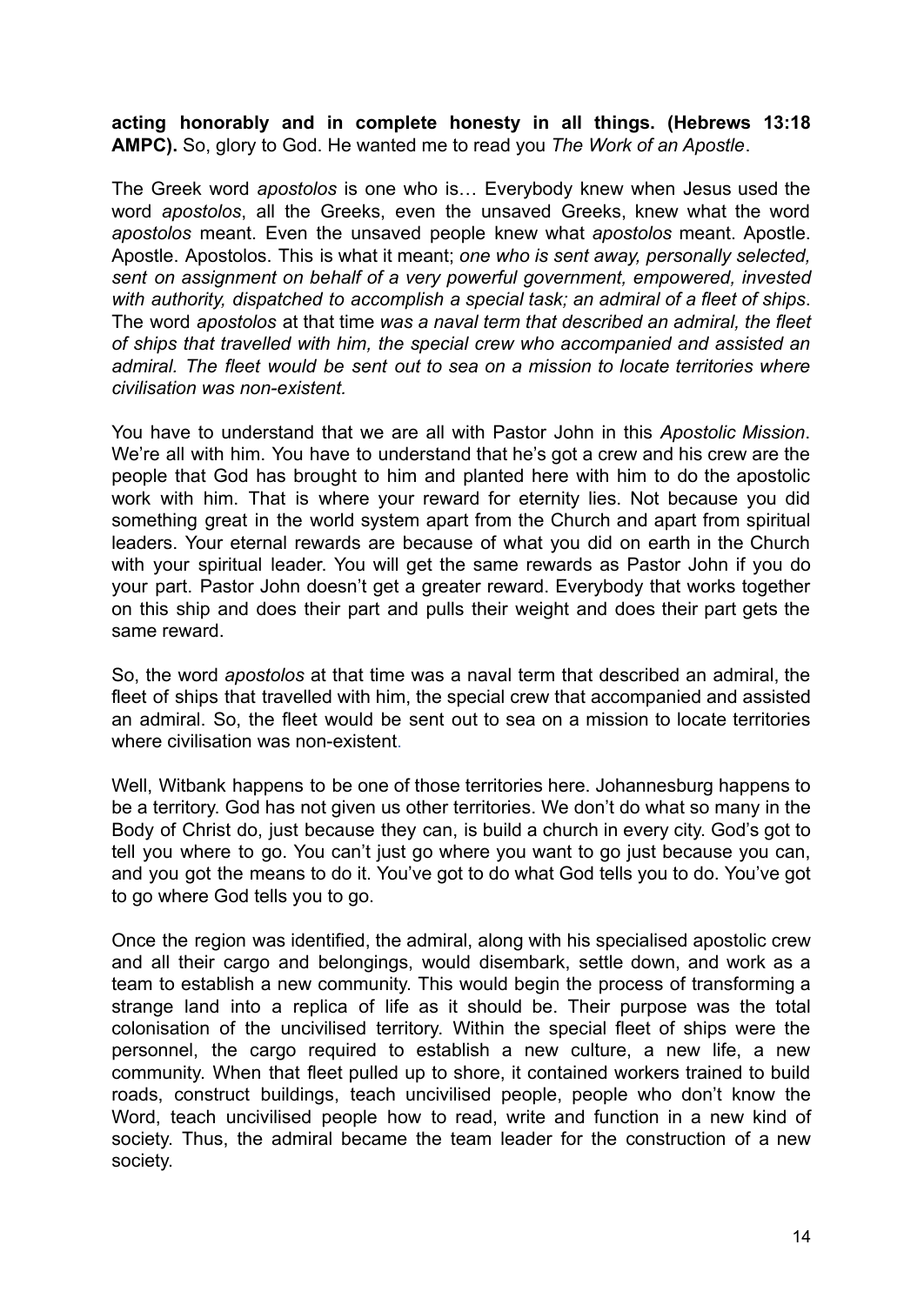You see, Pastor John is anointed to be able to assign people to things, to see where people should go. Like this admiral, he knows where people should go and what they should be doing. When the fleet pulled up, it contained workers trained to build, teach, read, write, and function in this new kind of society. Thus, the admiral became the team leader for the construction of a new society, and once the job was completed, they would go to a new territory and repeat the entire colonisation process all over again.

When the word *apostolos* is applied to New Testament individuals, it refers to God-appointed ministers who are called to lead believers to spiritual heights and depths of revelation that are unattainable without the apostolic ministry. A New Testament apostle is given revelation of truth and deeply spiritual experiences filled with insight. If a person or a group of churches was connected to a particular apostle, they had access to spiritual truths they wouldn't have been able to obtain on their own. In this sense, an apostle was a spiritual passport that gave believers a rite of passage into heavenly realms and deep spiritual truths.

An apostle is a personal representative, a person who had the authority to act on behalf of the government who sent him. So, when the apostolos spoke, his words were counted as the words of his senders. When the apostolos acted, his actions were interpreted as those of the sender. The connection between the sender and the person who was sent was almost inseparable. A spiritual leader: an apostle is a spiritual leader whose insights would take people from one realm to the next.

We have to know what's available to us. We have to know what to expect this gift to do. Hallelujah. Glory to God. A spiritual leader whose insights possessed supernatural knowledge and insight unavailable to the average man. So, you cannot say, and no, you are not average; you are a born-again son of God. I'm not calling you an average person. You are a supernatural son of God, born again! But God has predetermined and predestined for there to be apostles, prophets, pastors… God's plan is for that to be there to bring powerful sons of God to maturity so that we can all work together and bring to pass the Kingdom of God on this earth as it is in Heaven. Hallelujah. Hallelujah. Glory to God. Hallelujah.

God wants you to see these gifts accurately. Whatever your perceptions have been in other churches of what spiritual leaders are, you have to can it all. You have to take on this that I'm teaching you this morning. This is accurate. This is according to God's Word. His God's personal representative. He has the authority to act instead of the one who sent him—a spiritual leader. The word *apostle* in New Testament times was already a word. Apostolos was already an old word with quite a lengthy history because the world system knew what that word meant.

So, It says here; When people in the early Church heard or read the word Apostle, they understood its meaning very well. An apostle was a person specially selected, specially commissioned, specially sent to represent the Lord. An apostle arrived on the scene with a mandate, a vision for establishing the church in a territory. He was a pioneer, an adventurer - I mean, I know Pastor John so well in all these things,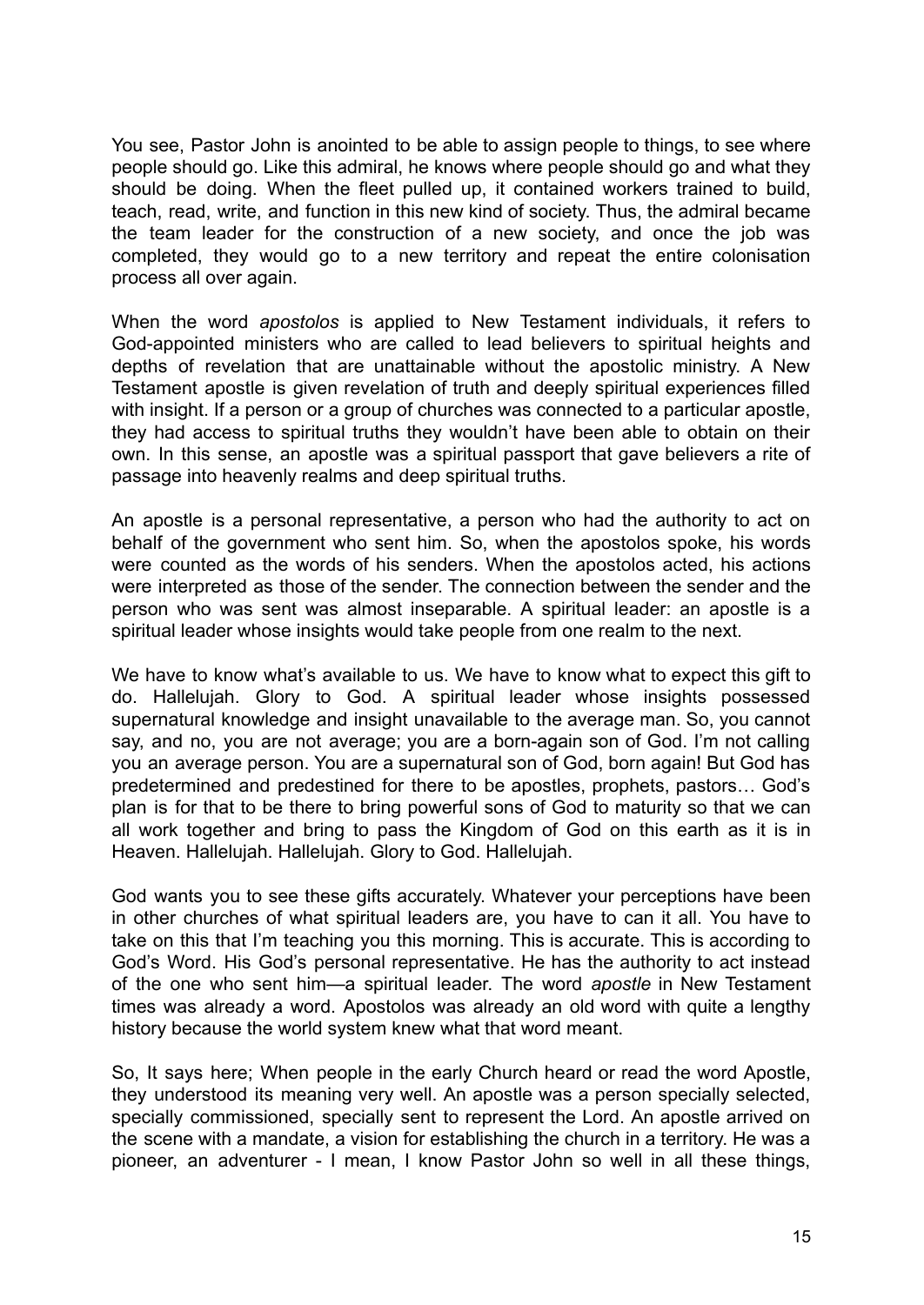pioneer, adventurer, overseer, coordinator. A leader is responsible for colonising a region with the Word of God and the culture of the New Testament Church. Glory to God.

The culture of the New Testament Church and of Jesus' culture, Jesus' culture and what He's building. An apostle provided passage from one spiritual dimension to another. He would literally take a church to new levels in its spiritual growth that it could never reach apart from the apostles anointing. The apostle is authorised to speak and act on the Lord's behalf, like an ambassador who represents his government to another government, with the backing of God's Kingdom behind him.

I want to just add this to you. He is not perfect. He's not perfect because he's not Jesus, the Apostle Jesus, but God will back him anyway. That's exactly what God did with Moses. When God said, speak to the rock, and he hit the rock, God still let the water come out. He dealt privately and personally afterwards with Moses, but He will back the leader. That's why people who murmur against the leader. Do you know what you do when you do that? You just stifle your own growth, and you stop your development right there. You're just not going to develop any further than that. You just stifle your own growth right there because you've got something to think and something to say because you saw some kind of humanity of the leader. That's not God's way. He's used to have a sympathetic understanding of the work of this apostle.

Alright, so an apostle, an apostolic anointing would literally take a church to new levels in its spiritual growth. He was authorised to speak on God's behalf, with the backing of God's Kingdom behind him. As the envoy for the Risen Christ, he had the anointing, the authority and the spiritual backing to get things accomplished. I've seen God with Pastor John. I'm telling you, God just backs everything that he does what God tells him to do. He backs him. An apostle is a man of divine revelation, not just an implementer of pragmatic ideas and strategies, though he is an implementer of pragmatic strategies and ideas too. It's a very complete package gift.

It's wonderful. I'm amazed sometimes because my gift is like that, [*Pastor Sharon gestures with her arms a straightforward line]* you know, it's like that. Pastor John's is like that [*Pastor Sharon gestures with her arms a broad area*] just like that. Not just an implementer of pragmatic ideas, but he carries with him supernatural insight and revelation, vital for the growth and the building up of the church. I think I'm going to finish with this. The apostle is uniquely graced to encompass all five ministerial offices as and when needed. The apostle is uniquely graced to encompass all five ministerial offices as needed. You see, here's this apostle on the ship. Here's the work that must be done. Here are all the people that are with him, and God says, I'm going to show you when you need to do this, you're going to flow in that anointing when you need to do this and this, because I need the job done.

The apostle is uniquely graced to encompass all five ministerial offices as needed in order to establish an Ecclesia, a Church and develop the ministry gifts within believers. Shoo, I can park there. Ahh hah. I'm going to read it again, though. The apostle is uniquely graced to encompass all five ministerial offices as needed in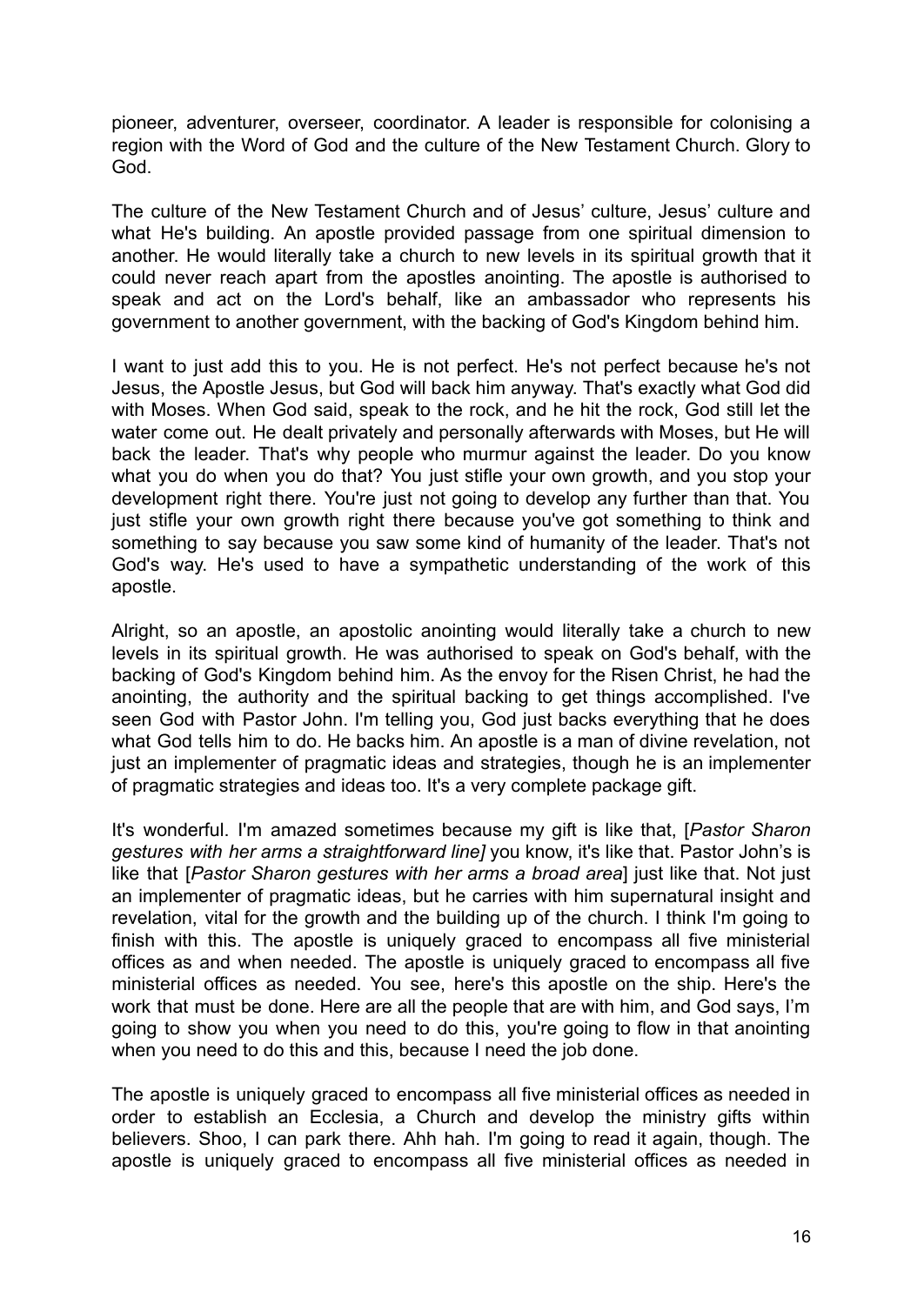order to establish the Church and develop the ministry gifts within believers. That's why he knows what needs to happen in the worship team. He knows what needs to happen in the music ministry. He knows what needs to happen in the Bible school. He knows what needs to happen here with the help's ministry. He knows what needs to happen here with missions. He's uniquely graced. He's uniquely graced.

You don't want to want what he wants. You want to know what you have been uniquely graced with, on this ship, this fleet of ships that we work together with this apostle, to get God's job done. Hallelujah. Hallelujah, because my reward is going to be equal to Pastor John's reward, as I walk in what God wants me to do to help him in what God has assigned him to accomplish in his lifetime. All of us. If we walk like that, we will get the same reward as Pastor John. This is very real people, we've had a very wrong perception of 'Somebody in the ministry'. We have to love them. People, we must love him, and have an intelligent recognition of his work and, and support him in it. This is not something you know, like we do in, like people do in the world. It says this is a real job that's got to get done for God, while we're alive on earth. Because these people coming after us, we don't know when God's going to wrap it all up. But I want to be found accounted, my part with Jesus, with my spiritual leader, because that's how God sees my life.

God does not see my life of how much I achieved in the natural world. He doesn't. He sees my walk with Him in His Church, with His spiritual leader, what I did there, that's where my eternal rewards and your eternal rewards lies. For a time, the apostle will operate prophetically to do the work of an evangelist in a pastoral capacity too and as a teacher. He may minister consistently as a pastor-teacher. That's our Pastor John, right? But it will be with a higher level of authority than the pastoral or teaching ministries. That authority is God-ordained and demonstrated in the manner in which the apostle establishes, builds up and develops the believers. You see, his anointing must be very *all that* so that we can develop *all that* in *all that*, you see.

God's put that all in him so that whatever we need, we need for our development comes to us. Praise the Lord. Praise the Lord. We want all these things to function through Pastor John so that we can all come to maturity and all come into the fullness of our callings and everything because that's where our eternal reward is. When I die and go to heaven, there are my rewards. I mean, I already get my rewards on earth, He does, He rewards you already on earth, you know, but my reward is in Heaven for eternity that I lived accurately according to God's pattern in His Word for Him. [*Pastor Sharon laughs*] I live according to His pattern in His Word the way I was supposed to in His Church.

He may minister consistently as a pastor or teacher. That authority is God-ordained and demonstrated in the manner in which the apostle establishes, builds up and develops the believers, which is so crucial for people to recognise and see the Lord in His Church at large so that He can build according to the will and plan of the Lord for the local church. Only a divine endowment of patience and endurance can give a person a sufficient measure of strength and courage to keep him pressing forward when it seems as if all of hell is raging against him.